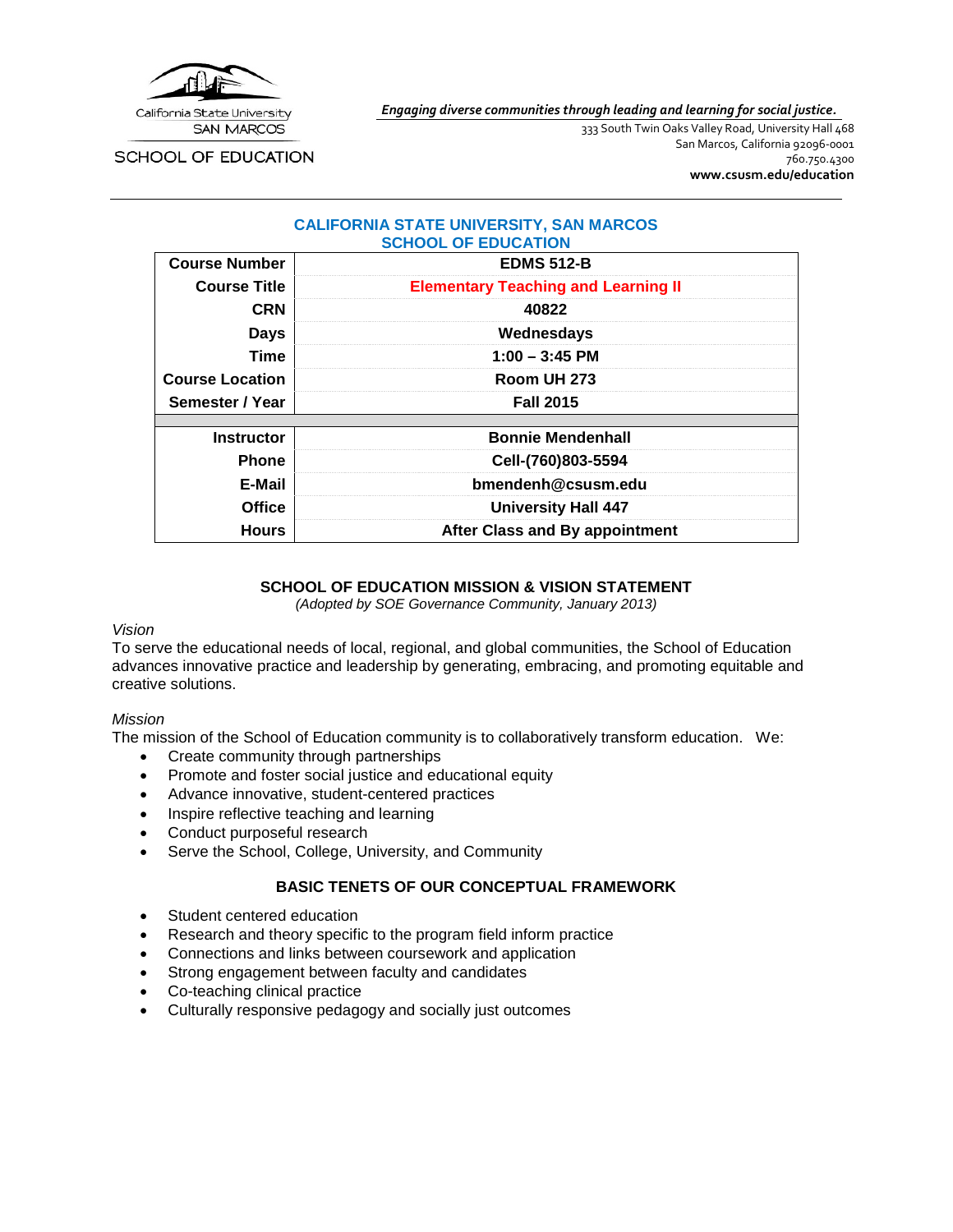# **COURSE DESCRIPTION**

This course requires participation in public schools and other education-related contexts. This course is designed:

- to extend pre-service candidates' understandings about numerous strategies for teaching and learning;
- to inform pre-service candidates about key concepts and procedures as they relate to students learning English and students with special education labels;
- to encourage further infusion of technology into curriculums.

# **Course Prerequisites**

Admission to the Multiple Subject/CLAD teacher Credential Program. Successful completion of EDMS 511b prior to EDMS 512b

# **Course Objectives**

The purposes of this course are threefold:

- to expand pre-service candidates knowledge about general learning theories and experiences with a range of pedagogical practices;
- to enhance pre-service candidates' awareness of the multiple perspectives and learning styles that exist in diverse classrooms and other education-related settings;
- to provide a safe environment for pre-service candidates' discussion of, and experimentation with, a variety of techniques and methods of instruction.

# **Credit Hour Policy Statement**

Per the University Credit Hour Policy:

Students are expected to spend a minimum of two hours outside of the classroom each week for each unit of credit engaged in learning.

# **Required Texts**

# BUY THIS BOOK IF YOU DO NOT ALREADY HAVE IT.

• Lemov, D., (2010) *Teach Like a Champion*, Josesy Boss Teacher Publication, , San Francisco, California.

#### WAIT TO BUY THIS BOOK IF YOU DO NOT ALREADY HAVE IT UNTIL THE FIRST CLASS.

**TURNBULL A., TURNBULL, R. & WEHMEYER, M.L. (2010). ENHANCED PEARSON ETEXT -- ACCESS CARD, 8TH EDITION, UPPER SADDLE RIVER, NJ: PEARSON, MERRILL PRENTICE HALL.** 

# **STUDENT LEARNING OUTCOMES**

#### **Authorization to Teach English Learners**

This credential program has been specifically designed to prepare teachers for the diversity of languages often encountered in California public school classrooms. The authorization to teach English learners is met through the infusion of content and experiences within the credential program, as well as additional coursework. Candidates successfully completing this program receive a credential with authorization to teach English learners. *(Approved by CCTC in SB 2042 Program Standards, August 02)*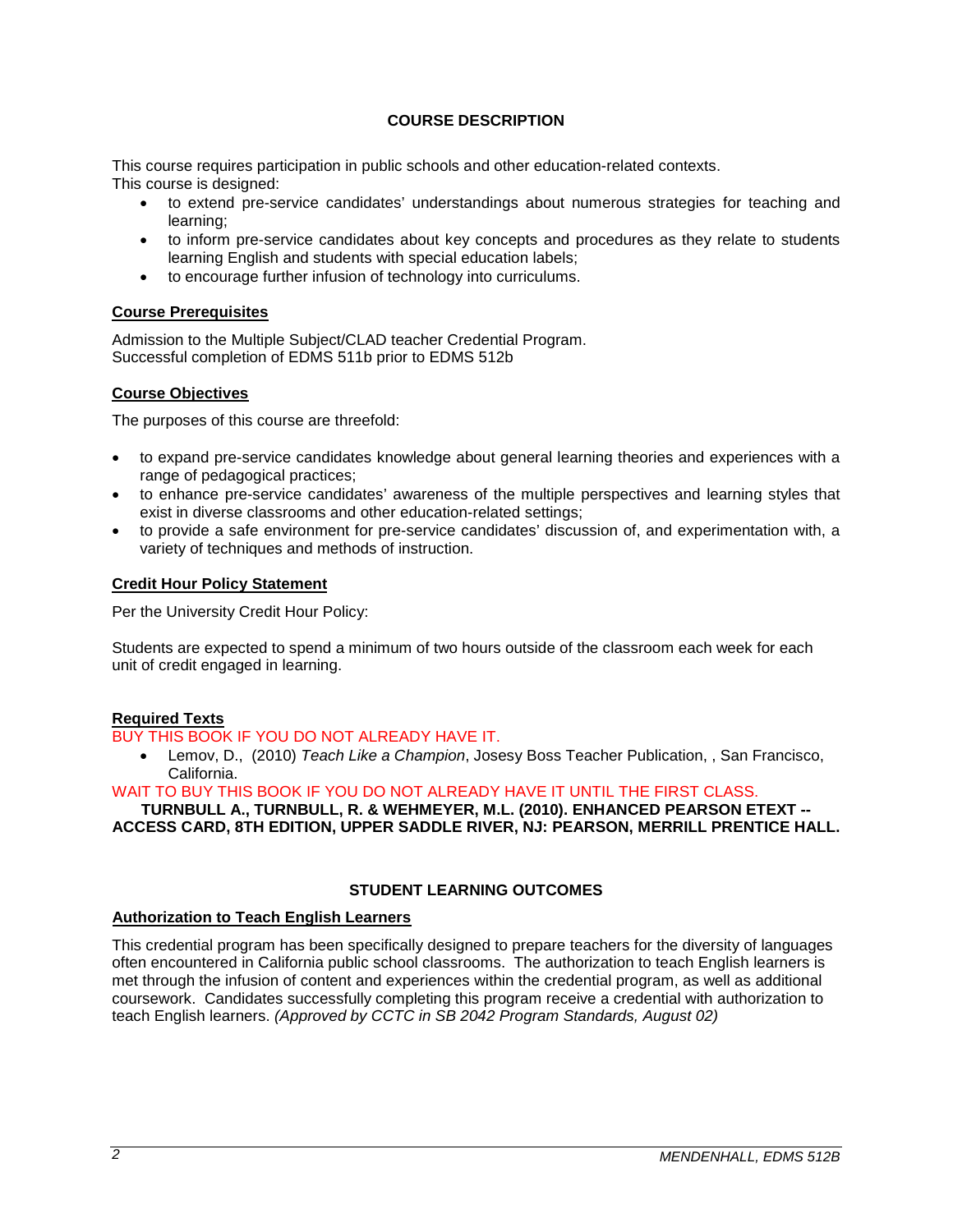# **Teacher Performance Expectation (TPE) Competencies**

The course objectives, assignments, and assessments have been aligned with the CTC standards for Multiple Subject Credential. This course is designed to help teachers seeking a California teaching credential to develop the skills, knowledge, and attitudes necessary to assist schools and district in implementing effective programs for all students. The successful candidate will be able to merge theory and practice in order to realize a comprehensive and extensive educational program for all students. You will be required to formally address the following TPEs in this course:

TPE 6d – Engaging and supporting all learners (IEP Assignment)

TPE 9 – Creating & managing effective instructional time (School Context and Month Long Plan Assignments.

## **Teacher Performance Assessment**

Beginning July 1, 2008 all California credential candidates must successfully complete a state-approved Teacher Performance Assessment (TPA), as part of the credential program of preparation. During the 2015-16 academic year the CSUSM credential programs will use either the CalTPA (California Teacher Performance Assessment) or the edTPA (Educative Teacher Performance Assessment).

This course will use:

## **edTPA**

Beginning in Fall 2015, the CSUSM assessment system is the edTPA. To assist with your successful completion of the edTPA, a capstone class is part of your curriculum. In this class edTPA related questions and logistical concerns are addressed. Additional support materials are available on the edTPA website:

[http://www.edtpa.com/PageView.aspx?f=GEN\\_Candidates.html](http://www.edtpa.com/PageView.aspx?f=GEN_Candidates.html)

Additionally, to support your success in your credential program and with TPA, SOE classes use common pedagogical language, lesson plans (lesson designs), and unit plans (unit designs).

# **GENERAL CONSIDERATIONS**

#### **Assessment of Professional Dispositions**

Assessing a candidate's dispositions within a professional preparation program is recognition that teaching and working with learners of all ages require not only specific content knowledge and pedagogical skills, but positive attitudes about multiple dimensions of the profession. The School of Education has identified six dispositions – social justice and equity, collaboration, critical thinking, professional ethics, reflective teaching and learning, and life-long learning—and developed an assessment rubric. For each dispositional element, there are three levels of performance - *unacceptable*, *initial target*, and *advanced target*. The description and rubric for the three levels of performance offer measurable behaviors and examples.

The assessment is designed to provide candidates with ongoing feedback for their growth in professional dispositions and includes a self-assessment by the candidate. The dispositions and rubric are presented, explained and assessed in one or more designated courses in each program as well as in clinical practice. Based upon assessment feedback candidates will compose a reflection that becomes part of the candidate's Teaching Performance Expectation portfolio. Candidates are expected to meet the level of *initial target* during the program.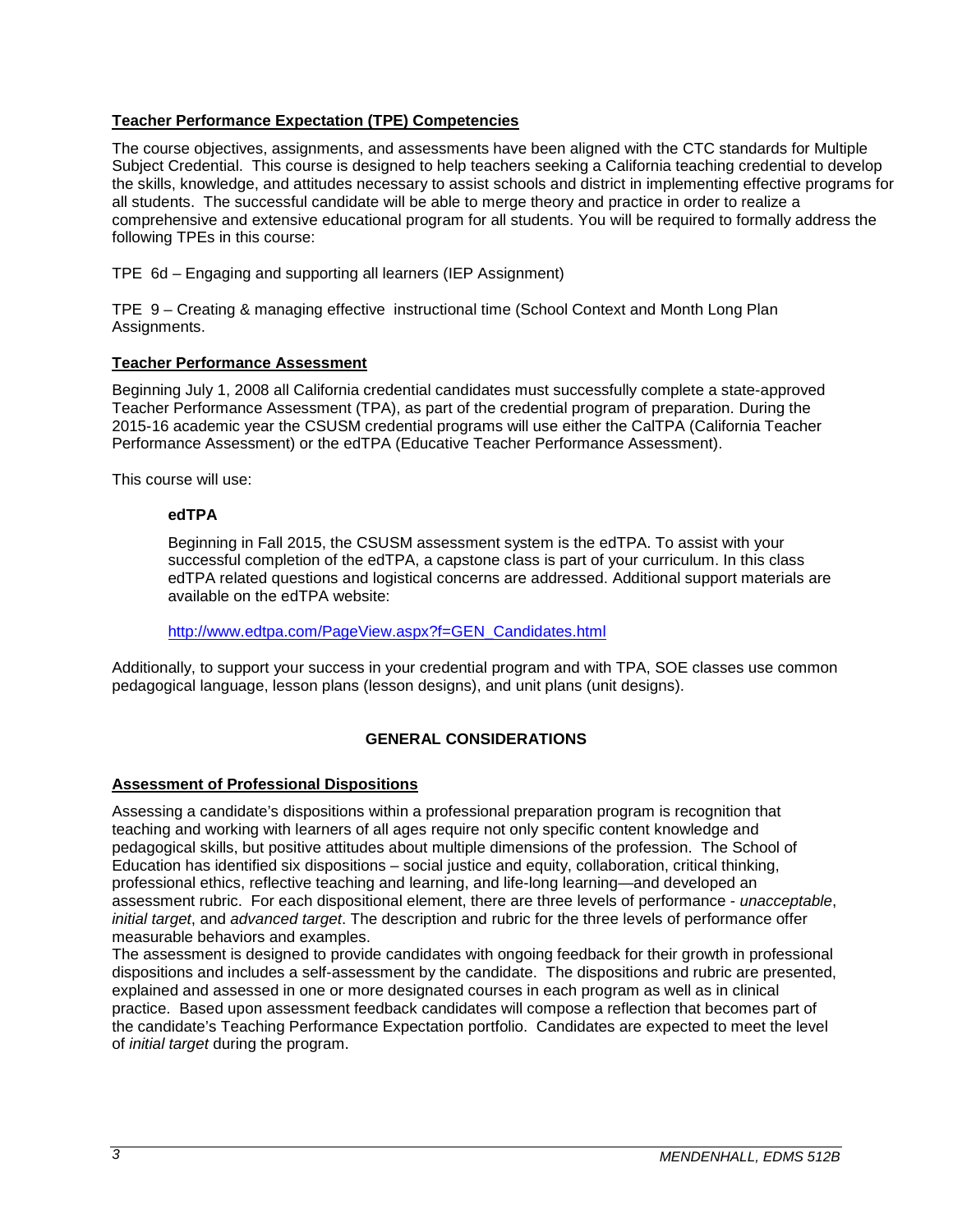# **School of Education Attendance Policy**

Due to the dynamic and interactive nature of courses in the School of Education, all candidates are expected to attend all classes and participate actively. At a minimum, candidates must attend more than 80% of class time, or s/he may not receive a passing grade for the course at the discretion of the instructor. Individual instructors may adopt more stringent attendance requirements.

Should the candidate have extenuating circumstances, s/he should contact the instructor as soon as possible. *(Adopted by the COE Governance Community, December, 1997).*

*For this course, EDMS 512-b:* 

- *Students missing more than one class session cannot earn an A or A-.*
- *Students missing more than two class sessions cannot earn a B or B+.*
- *Students missing more than three classes cannot earn a C+.*
- *Arriving late or leaving early by more than 20 minutes counts as an absence.*
- *Notifying the instructor does not constitute an excuse. All assignments must be turned in on due date even in case of an absence.*
- *Unless prior instructor approval is secured, assignments will not be accepted three class sessions after which they are due. Exceptions will be handled on a case-by-case basis, as determined by the instructor.*

## **Students with Disabilities Requiring Reasonable Accommodations**

Students with disabilities who require reasonable accommodations must be approved for services by providing appropriate and recent documentation to the Office of Disabled Student Services (DSS). This office is located in Craven Hall 4300, and can be contacted by phone at (760) 750-4905, or TTY (760) 750-4909. Students authorized by DSS to receive reasonable accommodations should meet with their instructor during office hours or, in order to ensure confidentiality, in a more private setting.

#### **All University Writing Requirement**

*In keeping with the All-University Writing Requirement, all 3 unit courses must have a writing component of at least 2,500 words. This will be met through completion of written assignments including: Session*  Reflections and Forums, School Context Inquiry Assignment, IEP Best Practices Assignment, Assistive Devices Reflection, the IDEA Summary Project and the Month Long Plan.

#### **CSUSM Academic Honesty Policy**

Students will be expected to adhere to standards of academic honesty and integrity, as outlined in the Student Academic Honesty Policy. All assignments must be original work, clear and error-free. All ideas/material that are borrowed from other sources must have appropriate references to the original sources. Any quoted material should give credit to the source and be punctuated accordingly.

Academic Honesty and Integrity: Students are responsible for honest completion and representation of their work. Your course catalog details the ethical standards and penalties for infractions. There will be zero tolerance for infractions. If you believe there has been an infraction by someone in the class, please bring it to the instructor's attention. The instructor reserves the right to discipline any student for academic dishonesty, in accordance with the general rules and regulations of the university. Disciplinary action may include the lowering of grades and/or the assignment of a failing grade for an exam, assignment, or the class as a whole.

Incidents of Academic Dishonesty will be reported to the Dean of Students. Sanctions at the University level may include suspension or expulsion from the University.

Refer to the full Academic Honesty Policy at: [http://www.csusm.edu/policies/active/documents/Academic\\_Honesty\\_Policy.html](http://www.csusm.edu/policies/active/documents/Academic_Honesty_Policy.html)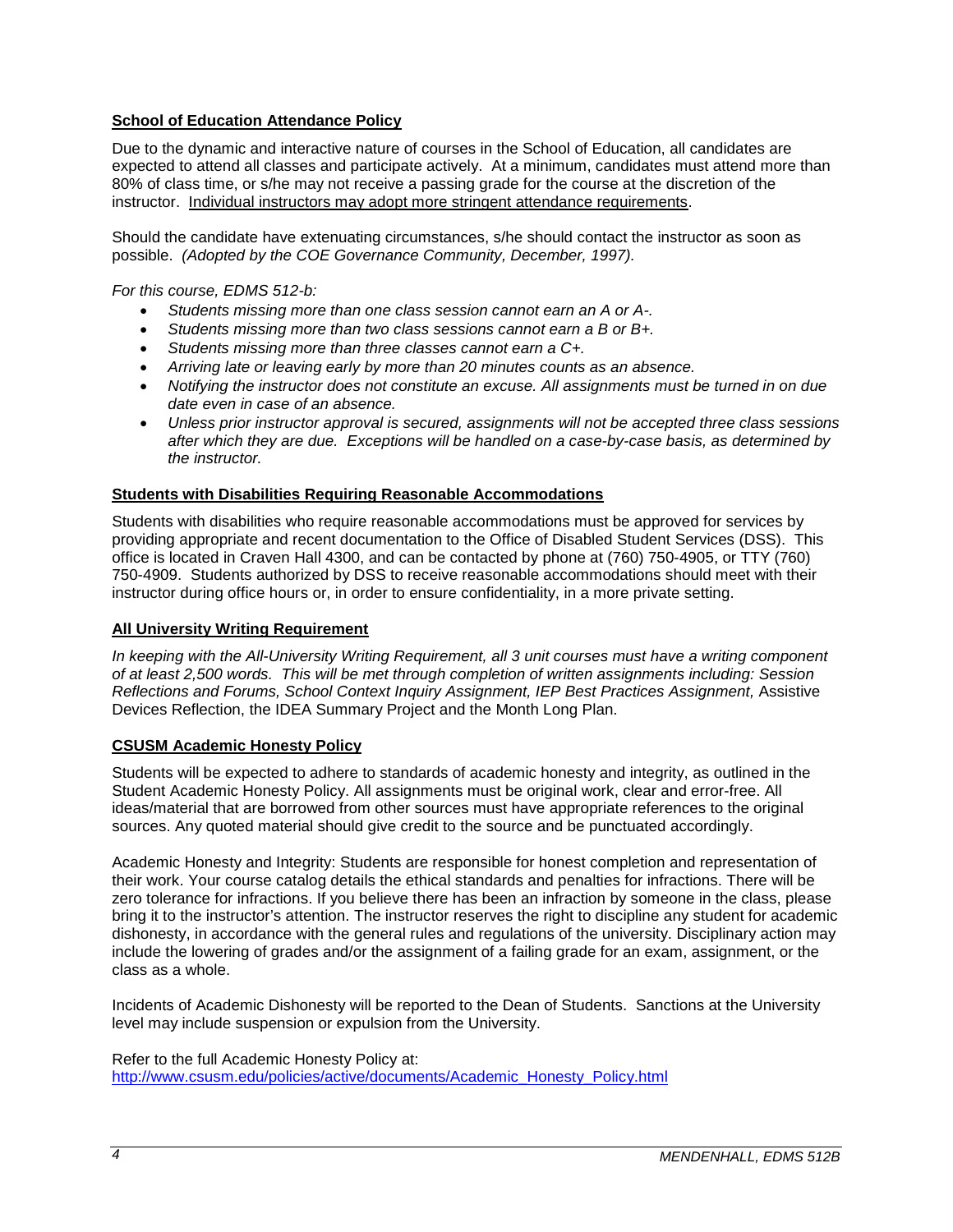# **Plagiarism**

As an educator, it is expected that each candidate (course participant) will do his/her own work, and contribute equally to group projects and processes. Plagiarism or cheating is unacceptable under any circumstances. If you are in doubt about whether your work is paraphrased or plagiarized see the Plagiarism Prevention for Students website [http://library.csusm.edu/plagiarism/index.html.](http://library.csusm.edu/plagiarism/index.html) If there are questions about academic honesty, please consult the University catalog.

# **Use of Technology**

Candidates (Course participants) are expected to demonstrate competency in the use of various forms of technology (i.e. word processing, electronic mail, Moodle, use of the Internet, and/or multimedia presentations). Specific requirements for course assignments with regard to technology are at the discretion of the instructor. Keep a digital copy of all assignments for use in your teaching portfolio. All assignments will be submitted online, and some will be submitted in hard copy as well. Details will be given in class.

# **Electronic Communication Protocol**

Electronic correspondence is a part of your professional interactions. If you need to contact the instructor, e-mail is often the easiest way to do so. It is my intention to respond to all received e-mails in a timely manner. Please be reminded that e-mail and on-line discussions are a very specific form of communication, with their own nuances and etiquette. For instance, electronic messages sent in all upper case (or lower case) letters, major typos, or slang, often communicate more than the sender originally intended. With that said, please be mindful of all e-mail and on-line discussion messages you send to your colleagues, to faculty members in the School of Education, or to persons within the greater educational community. All electronic messages should be crafted with professionalism and care.

Things to consider:

- Would I say in person what this electronic message specifically says?
- How could this message be misconstrued?
- Does this message represent my highest self?
- Am I sending this electronic message to avoid a face-to-face conversation?

In addition, if there is ever a concern with an electronic message sent to you, please talk with the author in person in order to correct any confusion.

## **Electronic Submissions of Assignments**

**This course is paperless**. All assignments are to be turned into the Moodle shell (a.k.a. Cougar Course) on time. Points will be deducted for late submissions as the work you do is essential to the discussions conducted in this course. Make sure you turn in the assignments in Word, 12 font, in Times New Roman.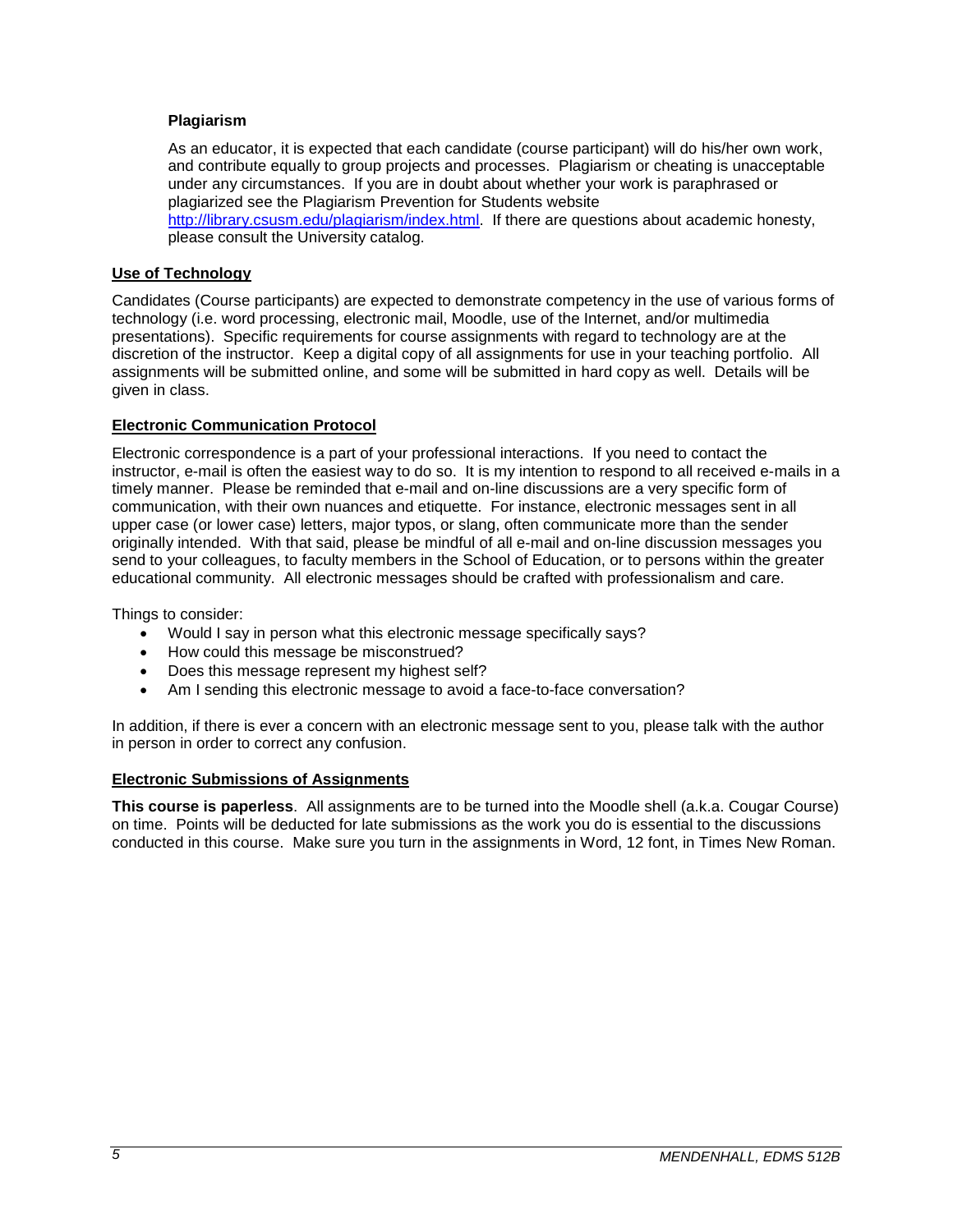# **COURSE REQUIREMENTS**

## **512- B Course Assignments**

| <b>Assignment</b>                            | <b>Points</b> |
|----------------------------------------------|---------------|
| <b>Discussion Forums</b>                     | 250           |
| <b>PTA Presentation</b>                      | 50            |
| <b>PTA-Reflection</b>                        | 50            |
| <b>IDEA Research Presentation Assignment</b> | 75            |
| School AND CLASSROOM Context Assignment.     | 100           |
| <b>IEP Research Assignment</b>               | 75            |
| <b>Assistive Devices Assignment</b>          | 75            |
| Wong-Management Jigsaw                       | 75            |
| Month Long Plan                              | 100           |
| Resume & Letter of Interest Assignment       | 75            |
| Attendance/Participation                     | 75            |
| <b>Total</b>                                 | 1000          |

## **Grading Standards**

#### **All students will come prepared to class; readings and homework assignments are listed Assignment Schedule posted on the course Moodle on the dates on which they are due.**

All required work is expected to be on time. One grade level will be deducted for each class meeting for which it is late (e.g., an "A" assignment that is submitted one class session late will be marked down to a "B"). Unless prior instructor approval is secured, assignments will not be accepted three class sessions after which they are due. Exceptions will be handled on a case-by-case basis, as determined by the instructor.

It is expected that students will proofread and edit their assignments prior to submission. Students will ensure that the text is error-free (grammar, spelling), and ideas are logically and concisely presented. The assignment's grade will be negatively affected as a result of this oversight. Each written assignment will be graded approximately 80% on content and context (detail, logic, synthesis of information, depth of analysis, etc.), and 20% on mechanics (grammar, syntax, spelling, format, uniformity of citation, etc.). All citations, where appropriate, will use American Psychological Association (APA) format. Consult American Psychological Association (APA) Manual, 5<sup>th</sup> edition for citation guidance.

Grading will also include a component of "professional demeanor." Students will conduct themselves in ways that are generally expected of those who are entering the education profession. This includes but is not limited to:

- On-time arrival to all class sessions;
- Advance preparation of readings and timely submission of assignments;
- Respectful participation in all settings (e.g., whole group, small group, in/outside of class)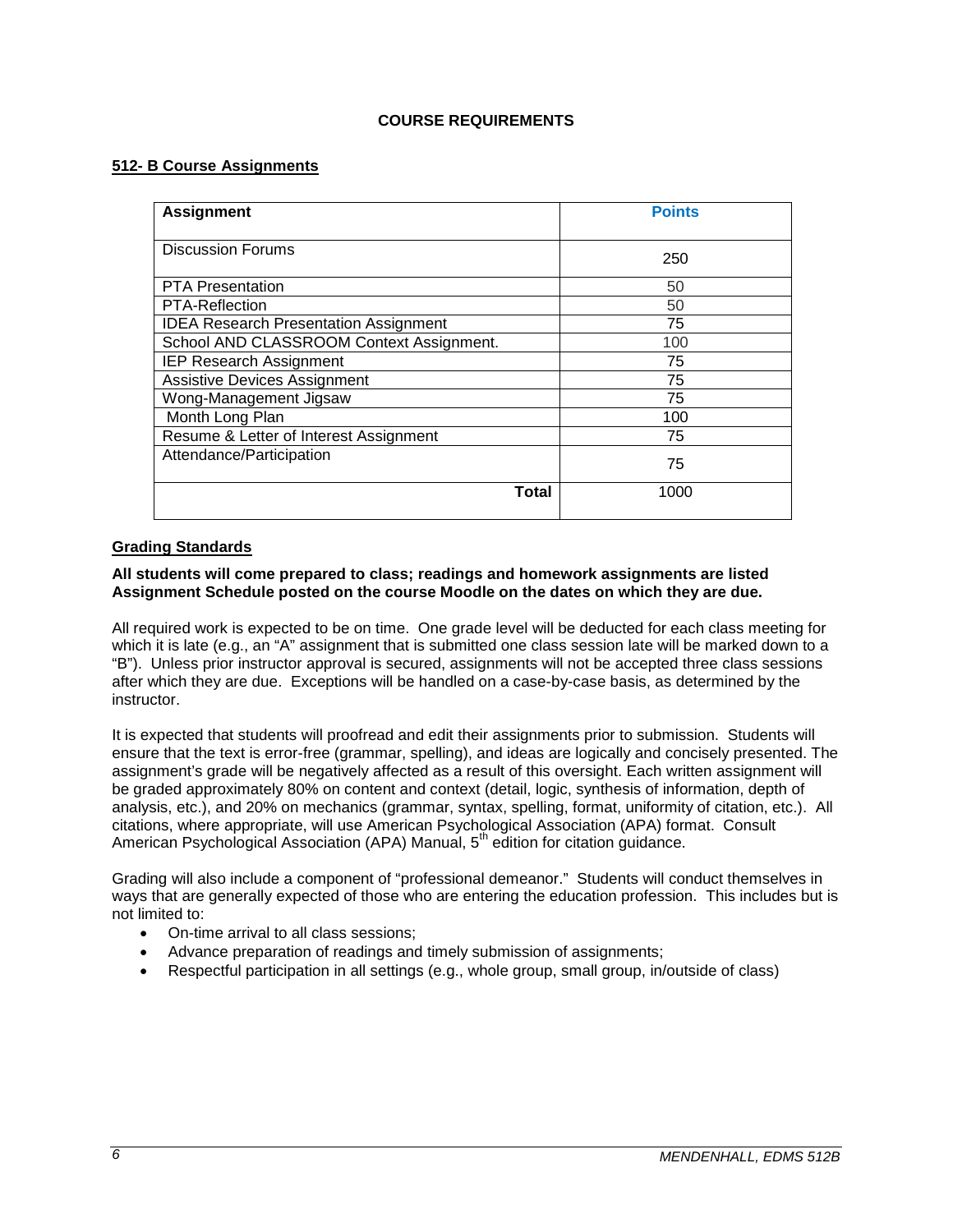# **Participation**

You will be graded on your classroom participation. It is an expectation that you will behave in a professional manner. This will require that you approach your instructor, school personnel, and colleagues in a respectful manner that emphasizes problem solving. Your full attendance means you are not distracted by electronic equipment. As a rule, cell phones should be turned off or to the vibrate mode during class. Laptop computers are essential to the process of our learning; however, it is expected that all students will avoid recreational use of computers during class and that laptops will be put away at the request of the instructor. Of course, participation all includes the extent to which you participate in class discussion, how you interact with colleagues, and that you submit all discussion forums and session reflections on time.

## **Final Exam Statement**

**There will be no final exam for this course. A culminating semester project, the Month Long Plan, serves as assessment of teacher candidate proficiency in Teaching and Learning strategies.**